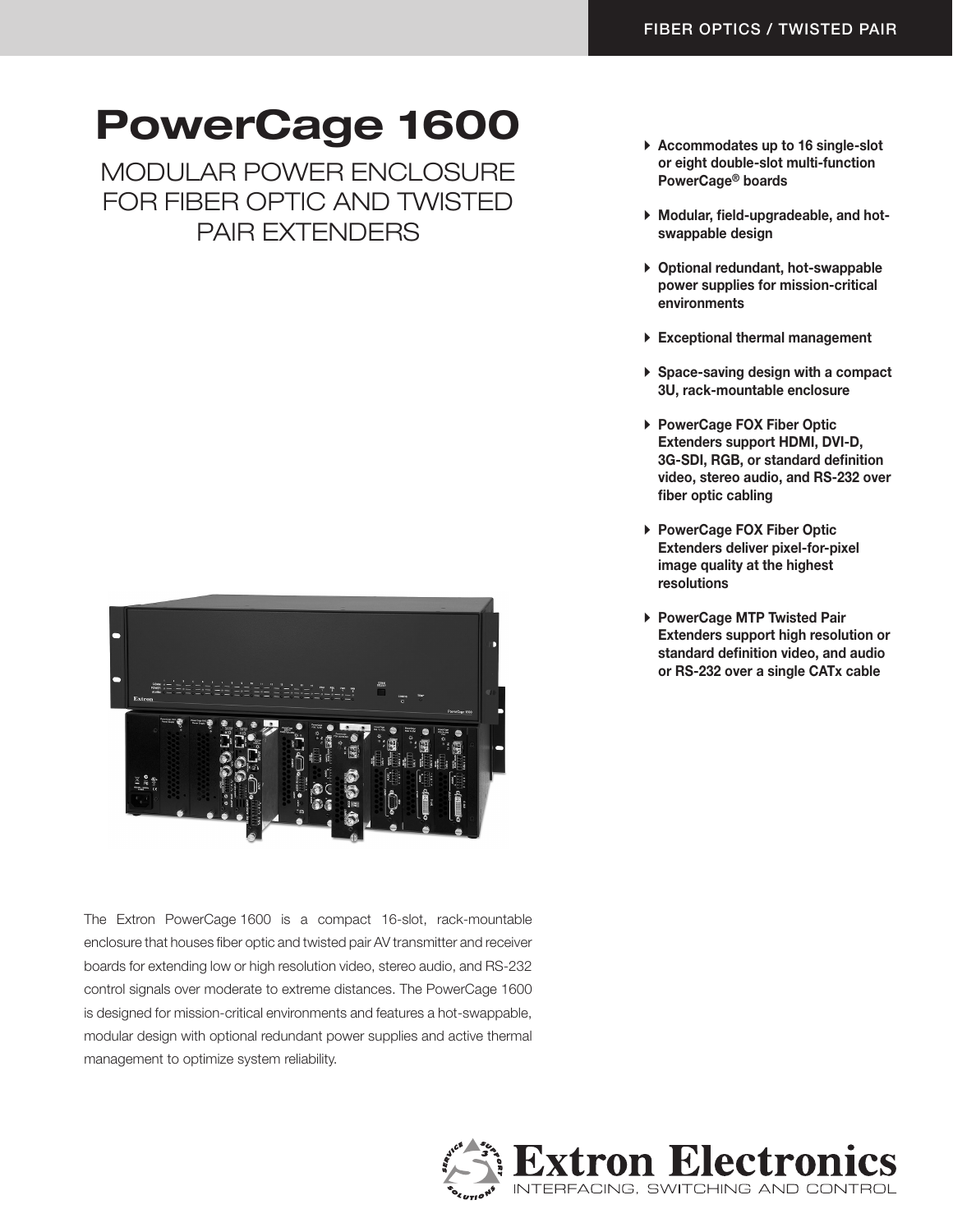### DESCRIPTION FEATURES

The Extron PowerCage 1600 is a rack-mountable, 16-slot enclosure that supports a wide range of Extron fiber optic and twisted pair AV transmitter and receiver boards. Providing an efficient way to power and mount multiple transmitters and receivers, the PowerCage 1600 simplifies integration for large, rack-mounted systems. The enclosure also features an optional redundant, hotswappable power supply plus thermal management to optimize reliability in mission-critical environments where continuous, 24/7 operation is essential. The hot-swappable, modular design allows for replacing or upgrading PowerCage® boards in the field at any time, without having to power down the system.

Exceptional thermal management provides channeled air flow to each board for optimal cooling and superior reliability. Air flows from the side of the unit to each board slot, eliminating the need for an air gap above or below the enclosure and preserving valuable rack space. The boards are designed to channel the air out the rear of the chassis for optimal cooling in each slot.

An LED on the front panel provides a real-time status alert of an over-temperature condition. Additional real-time status indicators on the front panel provide instant feedback for power status, communication, and alarm for each of the slots.

PowerCage boards occupy either a single-slot or double-slot space, depending on the board type and design. The front-panel configuration port enables communication to each board slot for configuration and convenient setup of PowerCage extender boards.

### Modular Design Provides Maximum Flexibility

Available boards for the PowerCage 1600 include a collection of fiber optic and twisted pair extenders to support a broad range of video resolutions and formats. The fiber optic and twisted pair boards operate independently, and may be mixed and matched within the enclosure in any combination of transmitters and receivers to meet system needs. This versatility makes the PowerCage 1600 an ideal solution for larger systems that need to support remote sources and destinations. For example, matrix switchers generally reside in equipment racks, which are typically at some distance away from both the source equipment and display devices. In general, a mixture of transmitters and receivers are utilized to distribute signals to and from these locations, often with the need to overcome specific challenges such as limited conduit space, as well as distance limitations.

The ability to accommodate multiple transmitters and receivers in a single enclosure streamlines system design and installation. The PowerCage 1600 eliminates the need for managing individual power supplies and minimizes required rack space when factoring in additional rack units necessary for heat dissipation and cooling. The modular design also offers a degree of future-proofing, whereby unpopulated slots are available to support system growth without additional rack space, system downtime, or equipment relocation.

- A Accommodates up to 16 single-slot or eight double-slot multi-function boards – The PowerCage 1600 accommodates a mix of FOX fiber optic boards and MTP twisted pair boards, providing a convenient rack mount solution for long-haul and extended transmission of AV signals.
- $\triangleright$  Space-saving design with a compact 3U, rack-mountable enclosure – Streamlines installation and eliminates individual power supplies for each transmitter and receiver.
- $\blacktriangleright$  Modular, field-upgradeable, and hot-swappable design Additional boards may be added at any time for quick and easy upgradeability or expansion. Hot-swappable components allow the user to replace boards or power supply at any time without the need to power down the system. This is especially useful for mission-critical applications that require continuous operation.
- $\triangleright$  Optional redundant power supply Available for continuous, mission-critical applications where power reliability is crucial.
- $\triangleright$  Hot-swappable power supplies Primary and optional redundant power supplies provide added reliability for critical applications.
- $\triangleright$  Exceptional thermal management Provides channeled air flow to each board for optimal cooling and reliable operation.
- ▶ PowerCage FOX Fiber Optic Extenders support HDMI, DVI-D, 3G-SDI, RGB, or standard definition video, stereo audio, and RS‑232 over fiber optic cabling – Extend high resolution or standard definition video over extreme distances.
- **PowerCage FOX Fiber Optic Extenders deliver pixel-for**pixel image quality for high resolution video – Extron all-digital technology ensures pixel-perfect images over extreme distances at the highest resolutions.
- A PowerCage FOX Fiber Optic Extenders are compatible with FOX Series transmitters and receivers – PowerCage FOX transmitter and receiver boards can be mixed and matched with FOX Series products for versatile system designs and configurations, including ultra-long distance digital-to-analog and analog-to-digital video conversion, without the need for external signal conversion devices. Please refer to the individual boards for full compatibility information.
- ▶ PowerCage FOX Fiber Optic Extenders provide alarm notification for fiber link loss – PowerCage FOX Fiber Optic Extenders can be set up to trigger an external control system for immediate notification when a fiber link has been lost.
- ▶ PowerCage MTP Twisted Pair Extenders support high resolution or standard definition video, and audio or RS‑232 over a single CATx cable – Extend high resolution RGBHV, RGBS, RGsB, RsGsBs, component video, S-video, and composite video long distances.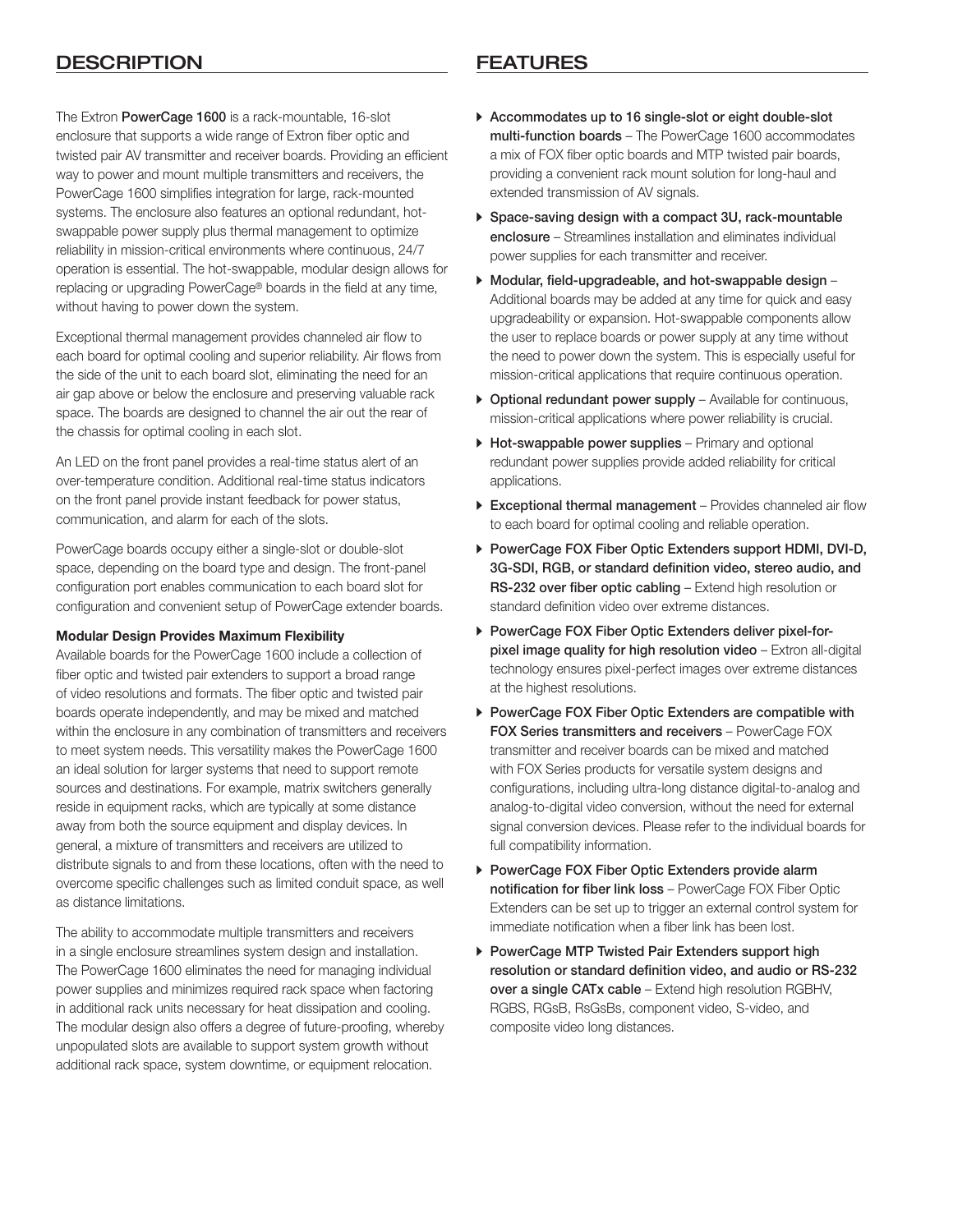### **SPECIFICATIONS**

| <b>CONTROL/REMOTE</b>                          |                                                                                                                         |                                                          |                                                                                                                                 |             |
|------------------------------------------------|-------------------------------------------------------------------------------------------------------------------------|----------------------------------------------------------|---------------------------------------------------------------------------------------------------------------------------------|-------------|
| Serial control ports                           |                                                                                                                         |                                                          | FOX Tx HDMI: 6.02 watts<br>FOX Rx HDMI: 6.02 watts                                                                              |             |
| Enclosure                                      | 1 bidirectional RS-232, 2.5 mm mini stereo jack (front                                                                  |                                                          | FOX SR HDMI: 8.8 watts                                                                                                          |             |
|                                                | panel)                                                                                                                  |                                                          |                                                                                                                                 |             |
| PowerCage FOX boards                           |                                                                                                                         | Individual MTP boards                                    | FOX AEX 104: 7.9 watts<br>MTP T 15HD RSA: 4.30 watts                                                                            |             |
| Control                                        | 1 bidirectional RS-232, 3.5 mm captive screw connector,                                                                 |                                                          |                                                                                                                                 |             |
|                                                | 5 pole (uses 3 poles; shared with the alarm port)                                                                       |                                                          | MTP R 15HD RSA SEQ: 8.38 watts                                                                                                  |             |
| Pass-through                                   | 1 RS-232, 3.5 mm captive screw connector, 5 pole (3 pins<br>are used, "RS-232 Over Fiber")                              |                                                          | MTP T AV: 2.69 watts<br>MTP R AV: 3.92 watts                                                                                    |             |
| PowerCage MTP 15HD boards                      | External device; pass-through, uni- or bidirectional                                                                    | Power input requirements for boards                      | 12 VDC, 1.0 A, supplied by the PowerCage enclosure                                                                              |             |
|                                                | Input/output: 1 set of proprietary signals on a female<br>RJ-45 jack                                                    | Temperature/humidity                                     | Storage: -40 to +158 °F (-40 to +70 °C) / 10% to 90%,<br>noncondensing<br>Operating: +32 to +122 °F (0 to +50 °C) / 10% to 90%, |             |
|                                                | Output/input: 1 RS-232 via 3 poles of a 3.5 mm captive<br>screw connector (3 pole for transmitter, 5 pole for receiver) |                                                          | noncondensing                                                                                                                   |             |
| Baud rate and protocol<br>PowerCage FOX boards |                                                                                                                         | Cooling                                                  | Enclosure: fans, front to back<br>Boards: convection, within the PowerCage enclosure                                            |             |
| Control                                        | 9600 baud, 8 data bits, 1 stop bit, no parity                                                                           | Thermal dissipation                                      |                                                                                                                                 |             |
| Pass-through                                   | 9600 to 115,200 baud                                                                                                    | FOX SR HDMI board                                        | 29.8 BTU/hr                                                                                                                     |             |
| PowerCage MTP 15HD boards                      |                                                                                                                         | <b>FOX AEX 104</b>                                       | 27.0 BTU/hr                                                                                                                     |             |
| <b>Baud rates</b>                              | Up to 38400 bps at up to 600' (182.9 m)                                                                                 | All other boards                                         | 27.6 BTU/hr                                                                                                                     |             |
|                                                | (Higher data rates and distances are possible.                                                                          | Mounting - PowerCage enclosure<br>Rack mount             | Yes                                                                                                                             |             |
|                                                | Performance varies based on baud rate and cable length.)                                                                | Enclosure type                                           | Metal                                                                                                                           |             |
| Protocol                                       | Data bits = $5 - 8$                                                                                                     | <b>Enclosure dimensions</b>                              |                                                                                                                                 |             |
|                                                | Stop bits $= 1$ or 2                                                                                                    | PowerCage enclosure                                      | 5.25" H x 17.0" W x 12.25" D (3U high, full rack wide)                                                                          |             |
|                                                | Parity = $odd$ , even, none                                                                                             |                                                          | 13.3 cm H x 43.2 cm W x 31.2 cm D                                                                                               |             |
|                                                | Flow control = XON, XOFF, none<br>Defaults: 8 data bits, 1 stop bit, no parity                                          | (Depth excludes connectors on the optional boards. Width |                                                                                                                                 |             |
| Serial control pin configurations              |                                                                                                                         |                                                          | excludes rack ears.)                                                                                                            |             |
| Captive screw connector                        |                                                                                                                         | PowerCage FOX boards                                     | Each fits a double slot opening in a PowerCage enclosure.                                                                       |             |
| PowerCage FOX boards                           | $1 = Tx$ , $2 = Rx$ , $3 = GND$                                                                                         | PowerCage MTP R 15HD RSA SEQ<br>All other boards         | Each fits a double slot opening in a PowerCage enclosure.<br>Each fits a single slot opening in a PowerCage enclosure.          |             |
| PowerCage MTP 15HD boards                      | Transmitter: $1 = Tx$ , $2 = Rx$ , $3 = GND$                                                                            | Product weight                                           |                                                                                                                                 |             |
|                                                | Receiver: $3 =$ GND, $4 =$ Tx, $5 =$ Rx                                                                                 | PowerCage enclosure                                      | 11.6 lbs $(5.3 \text{ kg})$                                                                                                     |             |
| Mini stereo jack                               | $RS-232$ : tip = Tx, ring = Rx, sleeve = GND                                                                            | PowerCage FOX boards                                     | 1.1 lbs (0.5 kg)                                                                                                                |             |
| Program control                                | For FOX boards only:                                                                                                    | PowerCage MTP R 15HD RSA SEQ                             | 1.0 lbs (0.5 kg)                                                                                                                |             |
|                                                | Extron control/configuration program for Windows®                                                                       | All other boards                                         | $0.8$ lbs $(0.4$ kg)                                                                                                            |             |
|                                                | Extron Simple Instruction Set (SIS™)                                                                                    | Shipping weight                                          |                                                                                                                                 |             |
| <b>GENERAL</b>                                 |                                                                                                                         | PowerCage enclosure                                      | 13 lbs (6 kg)                                                                                                                   |             |
|                                                |                                                                                                                         | <b>Boards</b>                                            | 2 lbs (1 kg) each                                                                                                               |             |
| Power supply                                   | Internal, 1 or 2* (positive-negative), primary and                                                                      | Vibration                                                | ISTA 1A in carton (International Safe Transit Association)                                                                      |             |
|                                                | redundant, hot-swappable                                                                                                | Regulatory compliance                                    |                                                                                                                                 |             |
|                                                | 100-240 VAC, 50-60 Hz                                                                                                   | Safety                                                   | CE. c-UL. UL                                                                                                                    |             |
|                                                | *A redundant power supply is optional.                                                                                  |                                                          | Additionally for FOX boards: FDA Class 1                                                                                        |             |
| Power consumption                              |                                                                                                                         | <b>EMI/EMC</b>                                           | CE, C-tick, FCC Class A, ICES, VCCI                                                                                             |             |
| System                                         | Enclosure without boards: 12.4 watts                                                                                    | Environmental                                            | Complies with the appropriate requirements of RoHS,                                                                             |             |
| Individual FOX boards                          | FOX Tx VGA: 5.68 watts                                                                                                  |                                                          | WEEE.                                                                                                                           |             |
|                                                | FOX Rx VGA: 6.54 watts                                                                                                  | Warranty                                                 | 3 years parts and labor                                                                                                         |             |
|                                                | FOX Tx DVI: 5.67 watts                                                                                                  | <b>NOTE:</b> All nominal levels are at $\pm 10\%$ .      |                                                                                                                                 |             |
|                                                | FOX Rx DVI: 5.50 watts                                                                                                  |                                                          |                                                                                                                                 |             |
|                                                | FOX 3G HD-SDI: 1.84 watts                                                                                               | Model                                                    | <b>Version Description</b>                                                                                                      |             |
|                                                | FOX Tx AV: 6.89 watts                                                                                                   |                                                          |                                                                                                                                 | Part number |
|                                                | FOX Rx AV: 5.57 watts                                                                                                   | PowerCage 1600 Enclosure                                 | 3U, 16-Slot Frame                                                                                                               | 60-978-01   |
|                                                | FOX DVI Plus Tx: 5.68 watts                                                                                             | PowerCage 1600 Power Supply Kit                          | Redundant Power Supply Option                                                                                                   | 70-784-01   |
|                                                | FOX DVI Plus Rx: 6.18 watts                                                                                             |                                                          | For complete specifications, please go to www.extron.com                                                                        |             |

Specifications are subject to change without notice.